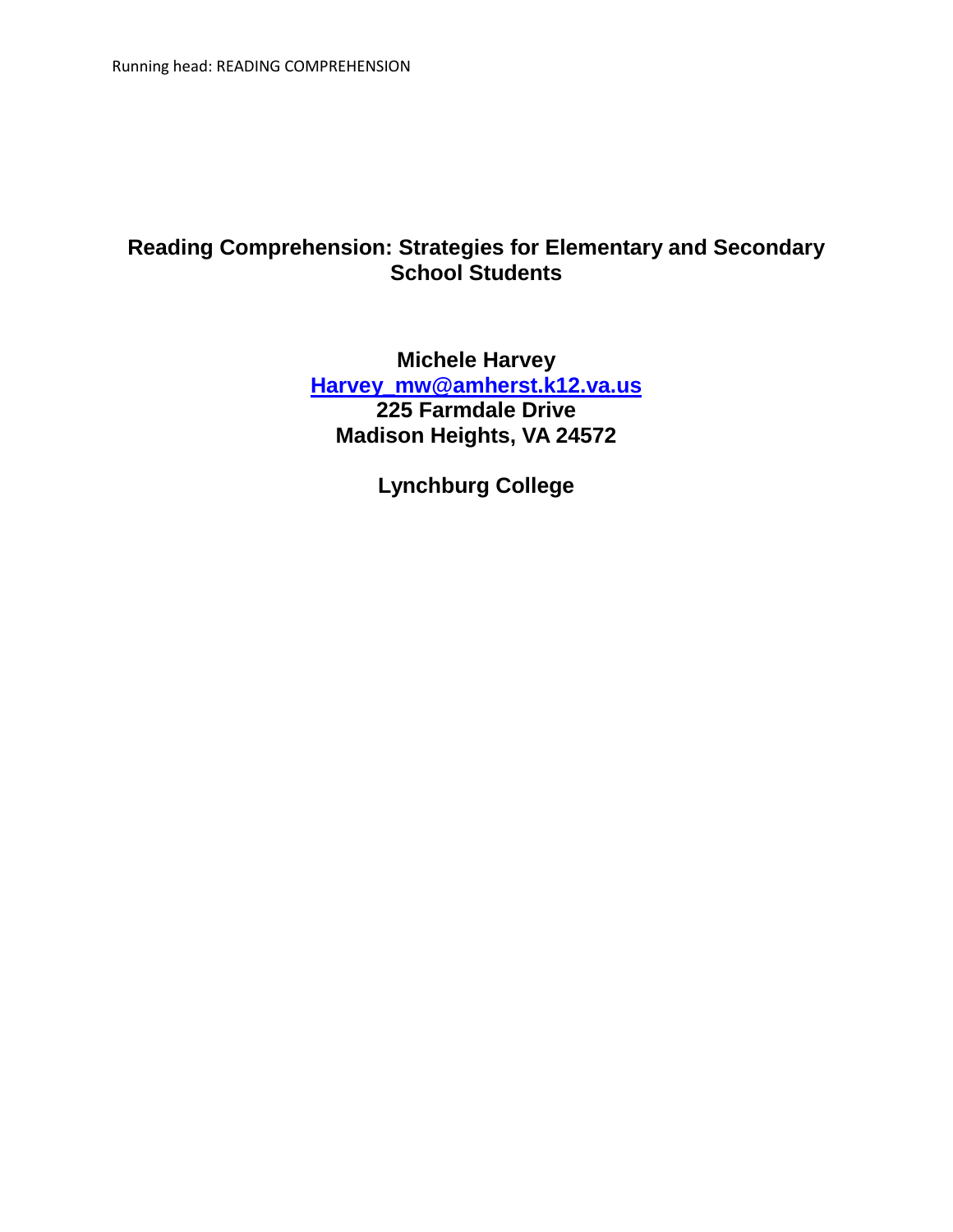Reading may be one of the single most important skills that a person can possibly acquire. It is generally taught at a very young age, beginning before kindergarten. The National Reading Panel has stated that there are five specific practices that teachers should be using when teaching children to read or when helping them improve their reading skills. These practices are phonemic awareness, instruction in phonics, guided oral reading practice with feedback, vocabulary instruction, and comprehension strategy instruction (Prado & Plourde, 2005). Of these five practices, the most important may be reading comprehension. Reading comprehension requires the reader to actually know and understand what they are reading. If persons have excellent decoding skills, but are not fully able to understand what they are reading, then they are simply word calling and not truly reading.

Reading comprehension is not a single step or easily acquired skill. It is a very complex process that teachers find difficult to teach. Comprehension is a process that involves thinking, teaching, past experiences, and knowledge (Prado & Plourde, 2005). The foundation of reading comprehension is word identification and decoding. As individuals get better at these skills and are able to read words, they have to move into learning the actual meanings of the words they are reading. Knowing and understanding what is being read is the key to comprehension. Comprehension is the "interaction among word identification, prior knowledge, comprehension strategies, and engagement" (Prado & Plourde, 2005, p. 33). Without all of these skills, one cannot comprehend properly and, therefore, not read properly. Students who have disabilities are more at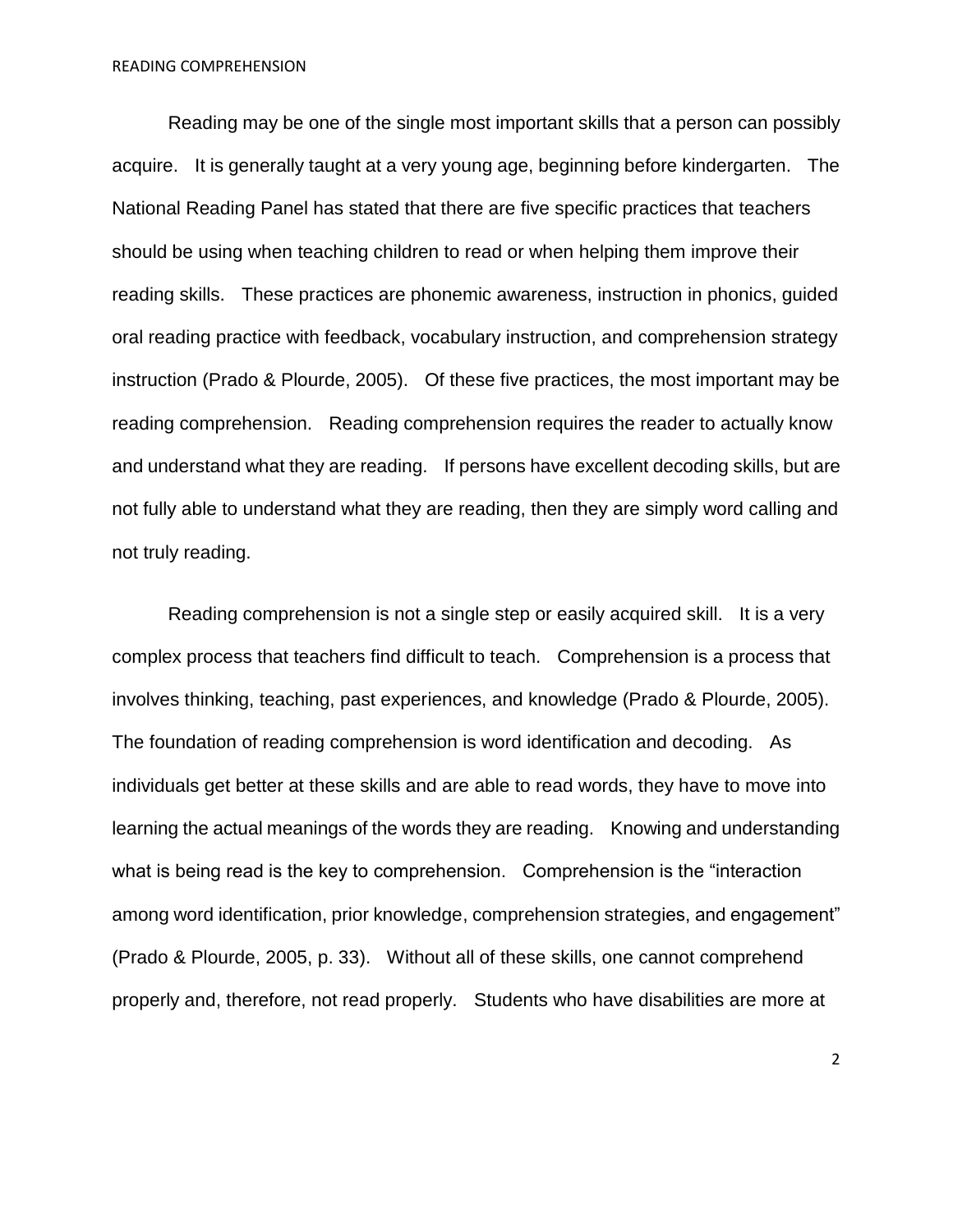READING COMPREHENSION

risk than others for developing reading and or comprehension problems. Students with disabilities often do not pick up techniques or reading skills as quickly as their peers who do not have disabilities. Therefore, students with disabilities greatly benefit from having strategies that they understand and that they know how to employ in certain situations. Typically developing students can often develop and use their own strategies, but those with disabilities struggle with this process.

The purpose of this paper is to discuss several strategies that can be used for elementary and secondary school students who have disabilities but would also benefit those without disabilities as well.

#### **Causes and Problems**

There are multiple reasons why some students have difficulty with reading comprehension. Some students have difficulties because they have not truly mastered reading fluently. When a student who is struggling to read words and focuses so hard on just saying the words correctly, they are not focusing on what they are reading. All of their cognitive ability is being put into properly calling out the correct words and little effort it put into the meaning of what is being read. This is especially true for students who have disabilities (Woolley, 2010).

Students who have cognitive disabilities, working memory problems, and difficulties with making inferences are also likely to have comprehension difficulties. An example of a student would be a student with autism. This student's cognitive abilities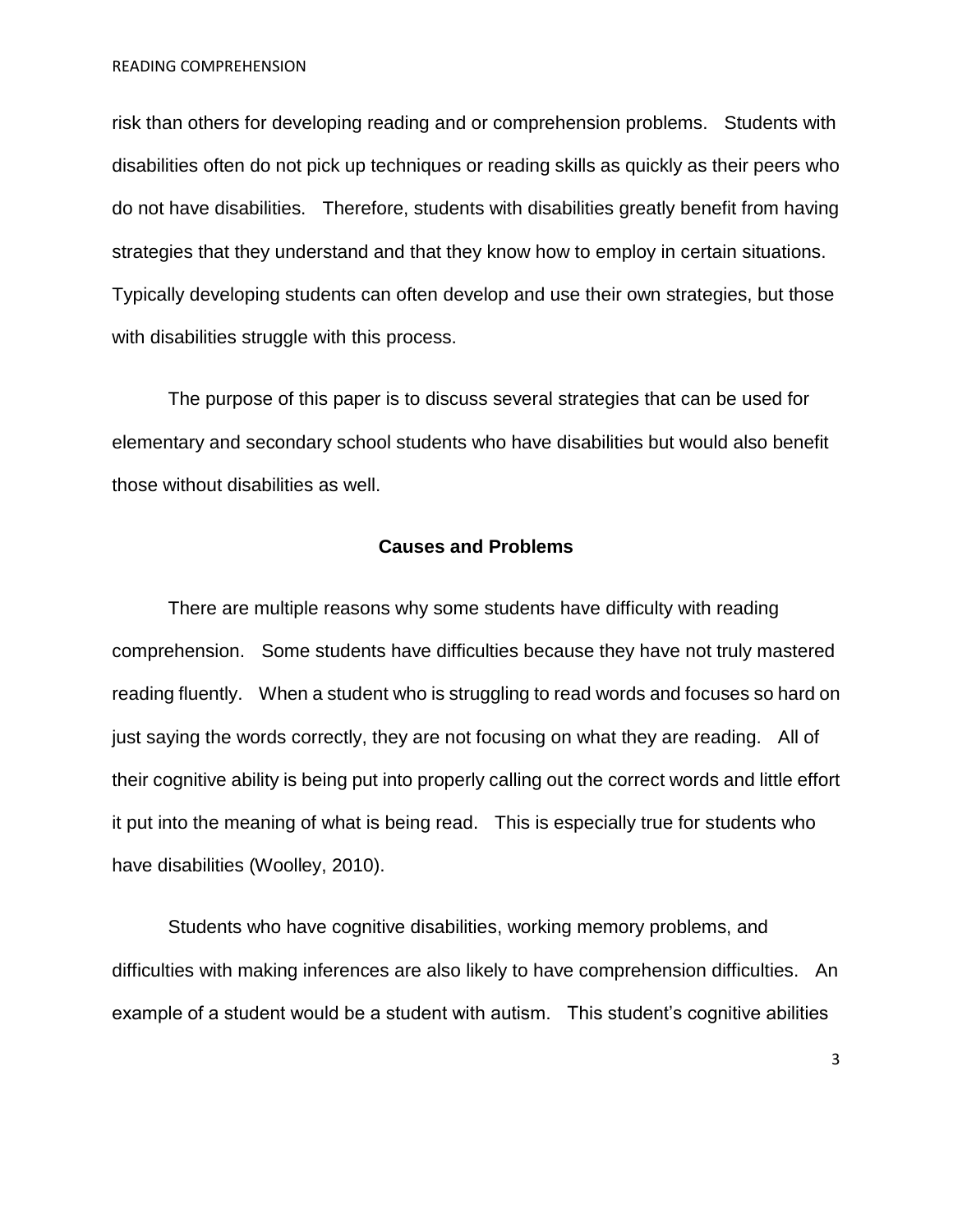may make reading comprehension a difficult task (Jitendra & Gajria, 2010).

Poor reading comprehension may also be related to a lack of prior experiences or a lower socio-economic environment. (Jitendra & Gajria 2011). To be able to properly comprehend what is being read, students are often required to make connections with what is being read to their own lives and experiences. If a student has not had many experiences or comes from a background that is very different from what is being read in the story, understanding is going to be a very difficult task. This component of reading comprehension is often called activating prior knowledge. Some students simply do not have this prior knowledge. Some students do have this knowledge but they lack the skills needed to activate it.

Vocabulary is also an important component to reading comprehension. Some researchers believe that vocabulary is the strongest component of proper reading comprehension and studies have shown that students who have a large working vocabulary receive better grades than students who do not (Stahl & Fairbanks, 1986). Students should be able to know the meanings of 90%-95% of the words in a text to be able to gather meaning from the text ( Yildirim, Yildiz, & Ates, 2011). If a child is reading, and does not understand what two or three of the words mean, then they may be able to gather some meaning out of the text to understand it. However, if a child is reading does not understand what the majority of the words mean then it is going to be very difficult for them to understand what they are reading. Individuals who have comprehension problems generally have a more limited vocabulary than those who do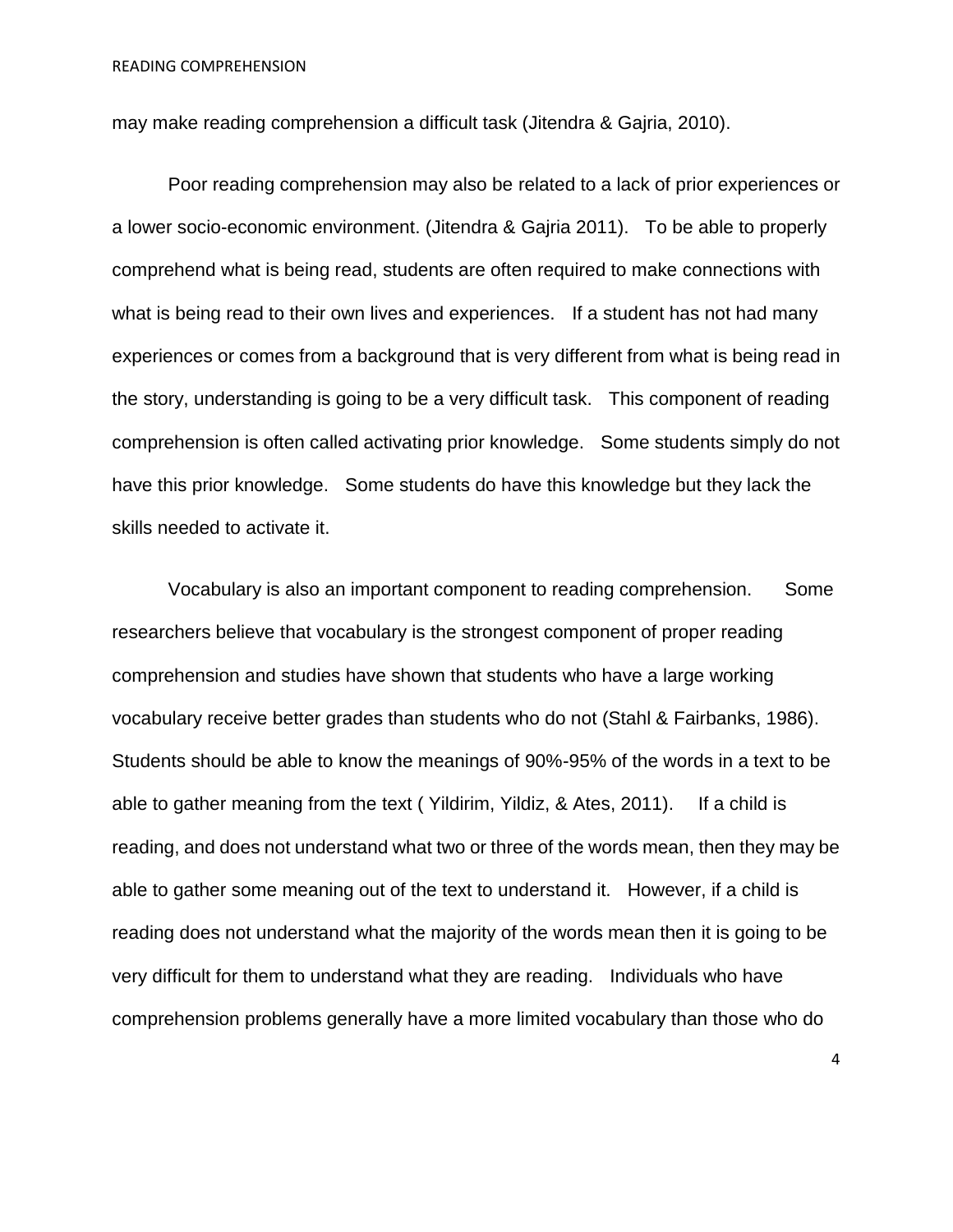not have comprehension problems ( Yildirim et al., 2011).

Reading strategies are tools that teachers use to help students learn to read and comprehend what they are reading. There are hundreds reading strategies available to help students with their comprehension at different levels and with different types of text (Prado & Plourde, 2005). One problem with strategy use is that it is often not taught explicitly enough or it is taught incorrectly. When teaching a student a strategy, the strategy has to be taught with detailed and explicit instruction. The student has to be shown how to use the strategy through modeling, have supported practice, and independent practice with feedback. The strategy may also have to be generalized to other settings. It is being found that some students with reading or comprehension difficulties are either not taught strategies at all or they do not know how to use them properly. Many students with disabilities are taught strategies but they do not know how to recall that strategies when they are engaged in reading (Jitendra & Gajria, 2011).

#### **Comprehension Strategies for Primary Grade Students**

5 Reading comprehension is a process that involves memory, thinking abstractly, visualization, and understanding vocabulary as well as knowing how to properly decode (Ness, 2010). Explicitly teaching students strategies can help them do all of these things better and become more independent readers. Reading comprehension strategies also encourage students to become more responsible for their own learning, once the student has mastered the strategy. Also, research has shown that when students receive proper reading comprehension strategy instruction and then use these strategies, not only does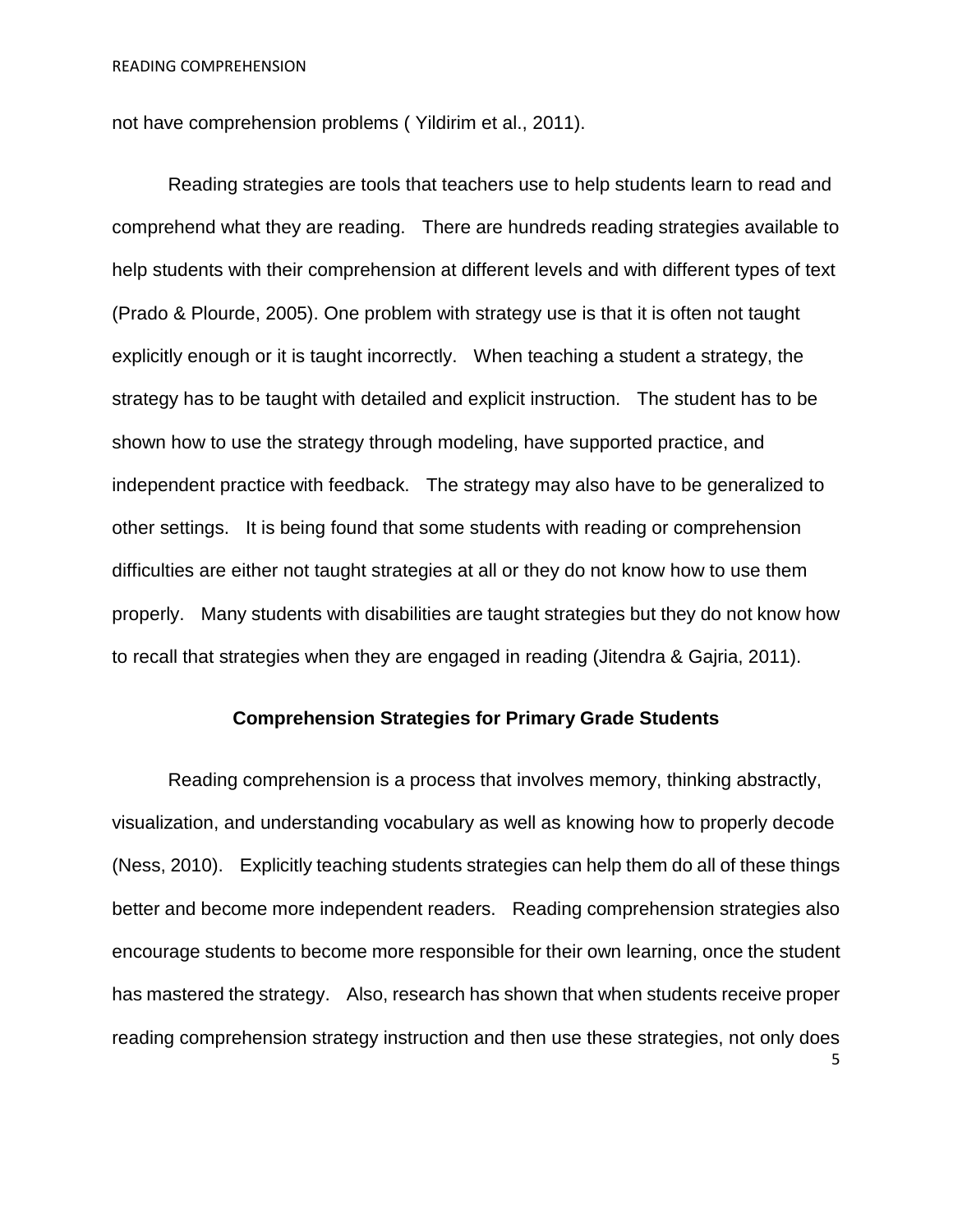their comprehension decrease but so does their vocabulary, decoding, problem solving, team work skills, and self-esteem (Ness, 2010).

There are hundreds of strategies that claim to help students improve their reading comprehension. Four of these general strategies are visualization, summarization, making inferences, and making connections to one's own life and experiences (Moore & Lo, 2008). *Visualization* involves students creating mental pictures in their mind while they are reading, or stopping at certain points in a reading selection to make these visualizations. Visualization is taught by teacher's modeling this strategy explicitly and by having students practice with supports. Students can even draw or create pictures of their visualizations until they have learned to simply visualize in their own minds.

*Summarization* is teaching students how to summarize what they have read to themselves. Teachers model this by reading a passage, stopping at certain points then explaining aloud what they have read. This is done again through modeling and much guided practice. Students can practice by reading a passage and then telling a partner or a teacher what they have just read (Prado & Plourde, 2005).

*Making inferences* is taught by a teacher reading a passage aloud to a class that has some of the details missing. The story's context can guide the students to the details that are missing. The teacher again models and guides the students to ask themselves appropriate questions to try to fill in the important details. There are graphic organizers that ask certain questions that students can use as a guide after reading a selection. They can use these questions until they are able to formulate their own questions (Prado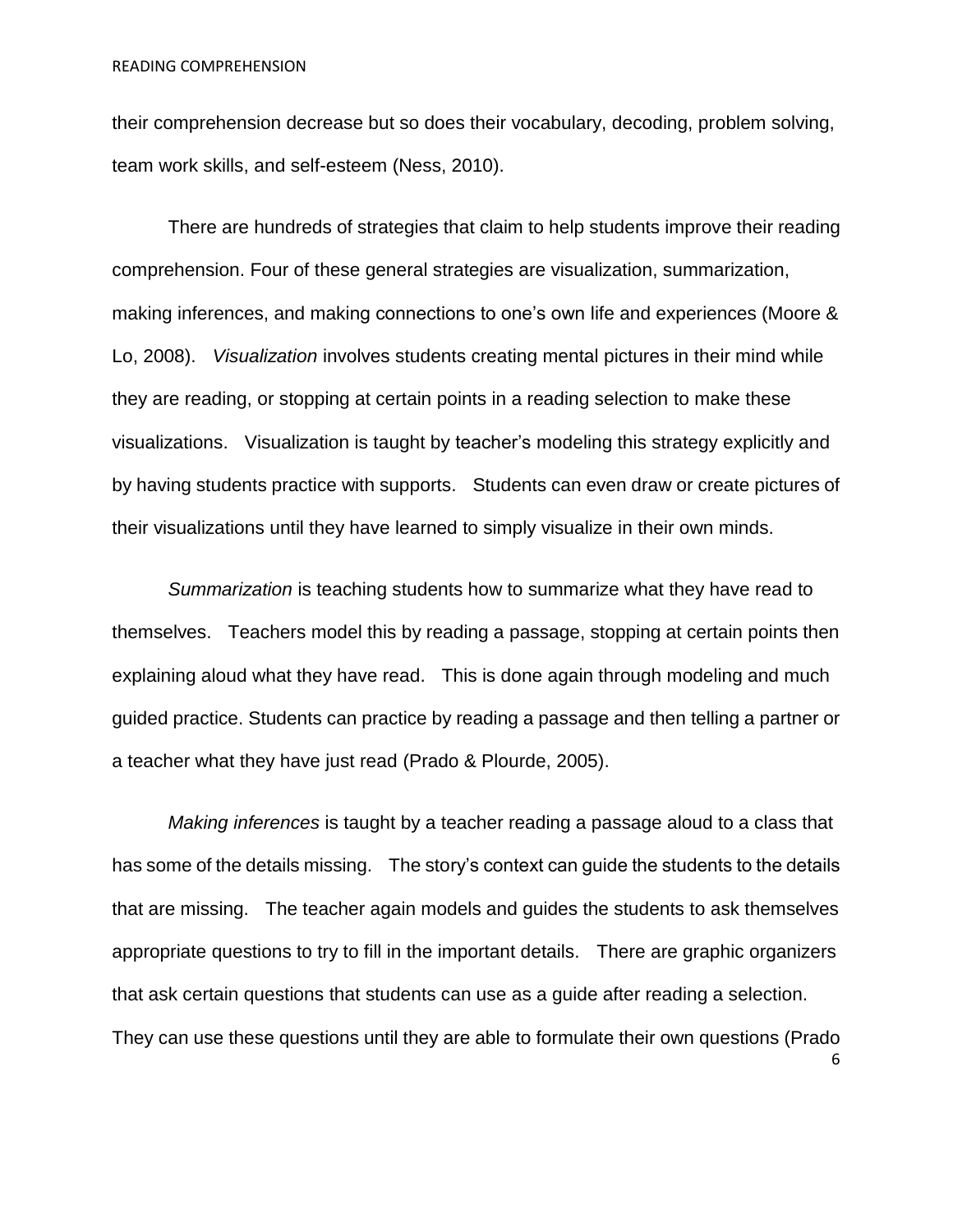## & Plourde, 2005).

Teaching students to *make connections* to their reading is done in a similar way. The teacher reads a passage aloud, stops at a certain point, then says how they can relate what they have read to their own life. The teacher does this often, then gets the students involved by asking questions. All four of these strategies are sometimes combined to create one larger strategy once they have all been taught and mastered separately (Prado & Plourde, 2005).

One of these strategies is called Rainbow Dots (Moore & Lo, 2008). This strategy uses colors and manipulative objects to help students monitor their use of each of these strategies. It also lets teachers know which strategy each student is using and when. Each of the four strategies, visualization, summarization, making inferences, and making connections, are assigned a colored sticker. As students read they have a sheet of colored dot stickers. Each time they use a strategy (i.e., summarization, making inferences, visualization, making connections), they are to place the appropriate dot next to the selection they read when they used this strategy (Moore & Lo, 2008). For example, if visualization is assigned a red dot and summarization is assigned a green dot, and a student visualized a boy swimming during a particular passage, then the student would place a red dot next to the passage. By doing this, the teacher can then go back and ask the student about the strategy they used to make sure it is being used correctly.

Graphic organizers are another popular strategy that can be used for most genres and can be adapted in many ways. They are commonly used for reading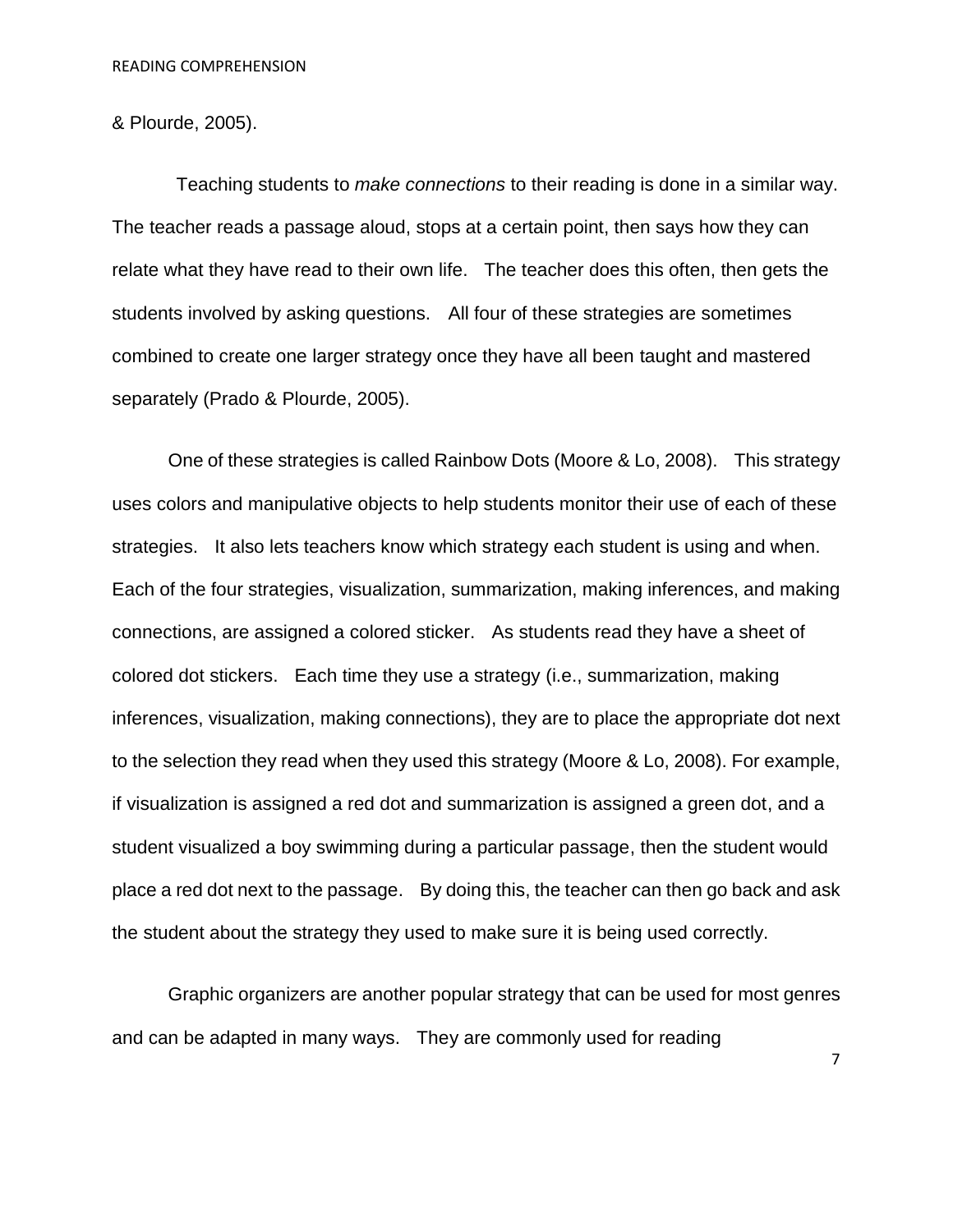comprehension and there are many different types. Graphic organizers for reading comprehension are generally systems that help students organize what they are reading. Commonly used graphic organizers in the primary grades are for problems and solutions, cause and effect, comparing and contrasting, and sequential order (Jitendra & Gajria, 2008).

A type of graphic organizer that is extremely common in primary grades is the story map. A story map organizes story-grammar elements in a visual way (Stagliano & Boon, 2009). Each story-grammar element has a heading on a piece of paper that cues the students to fill in each element as they read a passage or selection. Generally, story elements include setting, events, characters, problems and solution. Story maps can have other elements, depending on the grade level of the student and the passage being read. Story maps encourage students to read for the information that is most important in the story as well as help them remember it. Baumann and Bergeron (1993) reported that students who received story map instruction outperformed students who did not receive story map instruction on comprehension tests (as cited by Stagliano & Boon, 2009).

Using manipulatives is also a strategy that help increase reading comprehension, especially for students in the lower primary grades. Using manipulative objects helps making a story more concrete. This can be done through the use of puppets who act out the story or through simple objects such as picture cards that show settings or character feeling (Woolley, 2010). This also helps students move into the visualization strategy as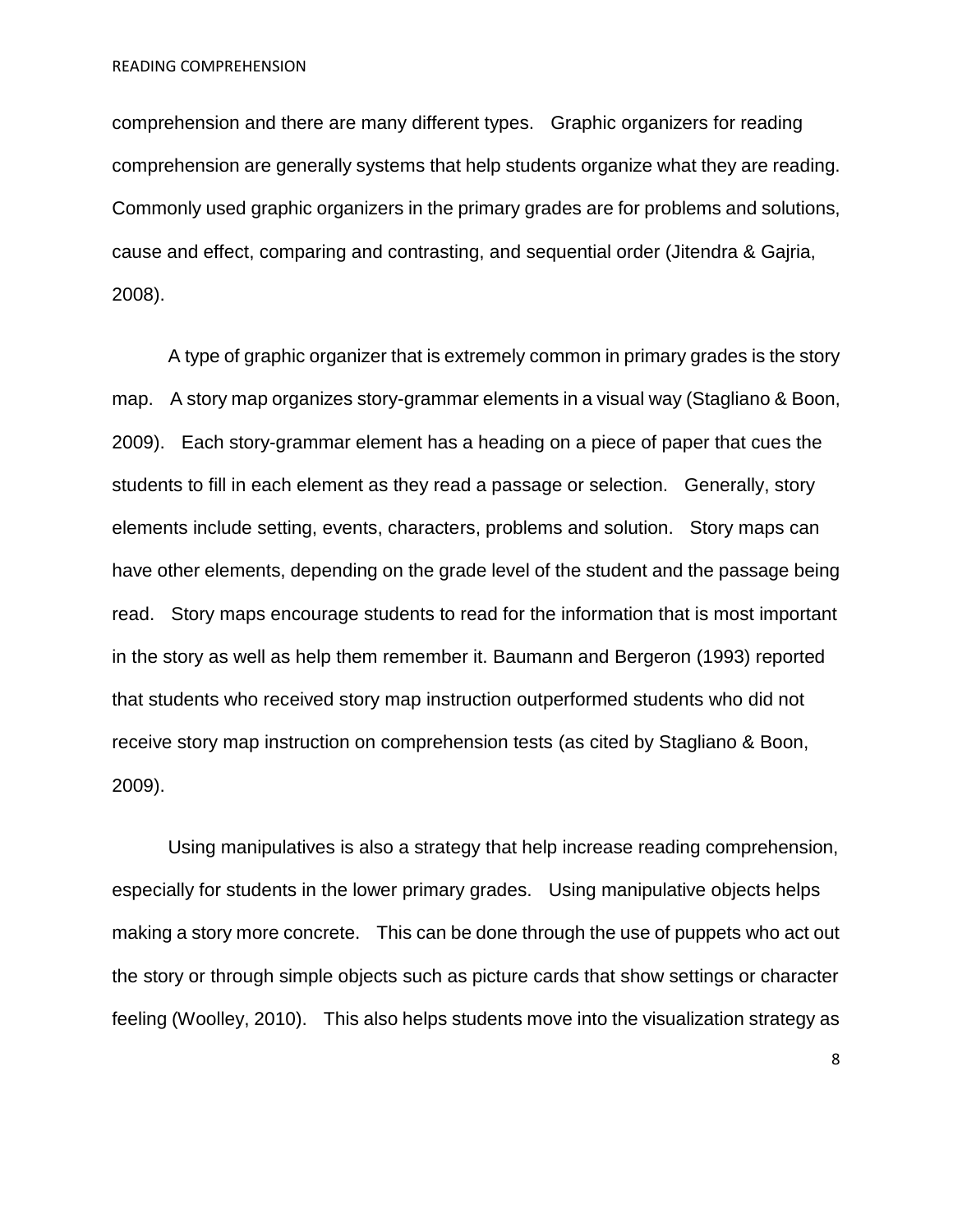well.

A strategy that is used for students who have average decoding skills but struggle with comprehension is the RAP strategy. This strategy can be used for students at any grade level but is most commonly used in the primary grades and with older students who have learning or cognitive disabilities. RAP is an acronym that stands for read, ask and put. During *reading*, students are taught to read just one paragraph. At the end of the paragraph, they *ask* themselves questions about what they read, the main idea, and details about the paragraph. They then summarize the information by *putting* it into their own words. Once the strategy has been taught, students can use it independently (Hagaman, Luschen & Reid, 2010).

Teaching reading strategies to students in the primary grades is very important. Students learn most of what they need to be successful in school during their primary grade years. Once students have reached their secondary years, it is expected that they already know how to read and comprehend. Much of the information they need to know is in textbooks that may be difficult to read and understand. If students enter secondary grades already knowing how to properly employ strategies that will help them organize and comprehend the information in a textbook, they are more likely to be more successful and more time can be spent on the student learning the content (Ness, 2011).

### **Comprehension Strategies for Secondary Students**

Reading comprehension is important for secondary students because they are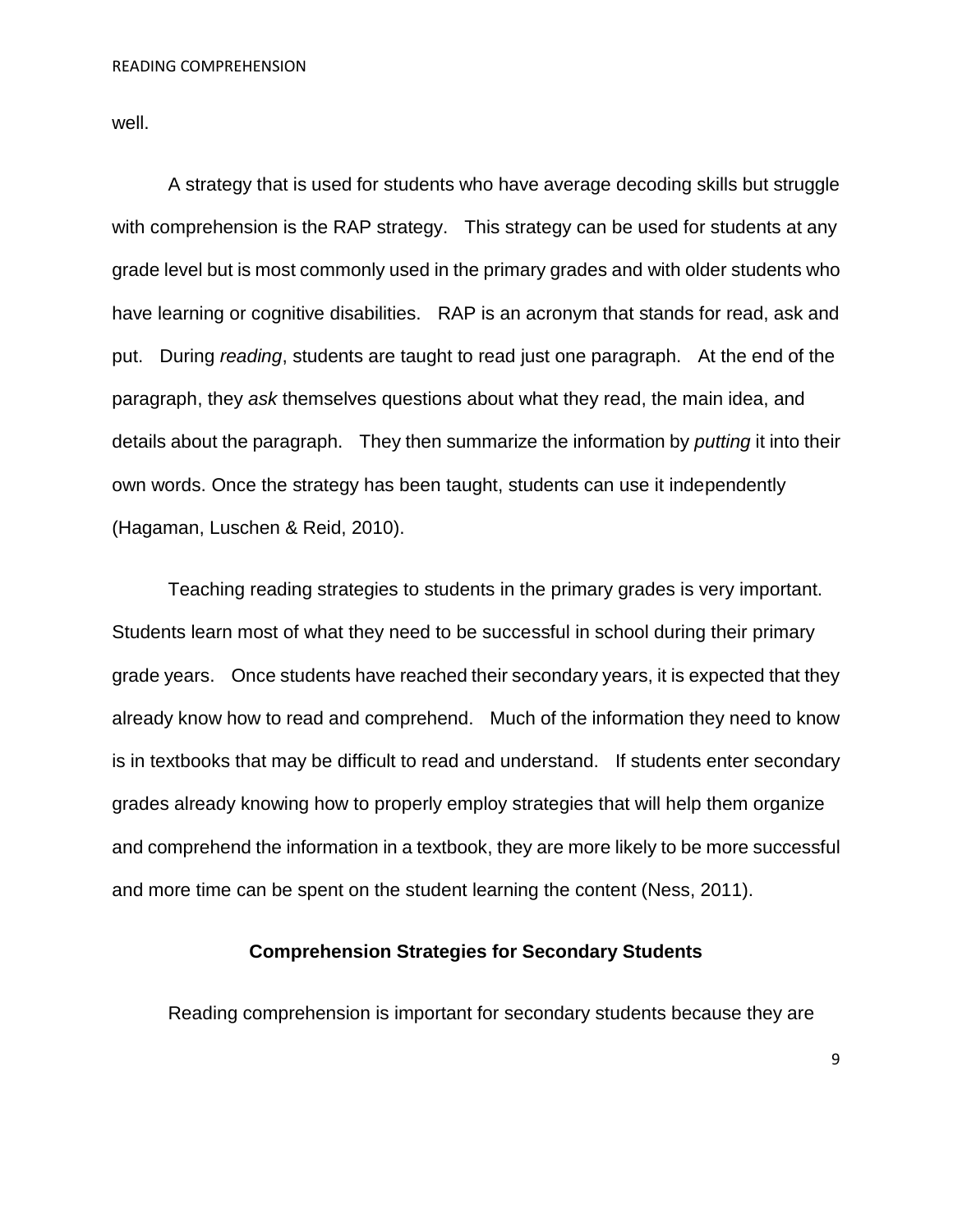READING COMPREHENSION

focusing less on learning skills like reading and writing, but more on actual content. These students need to be able to generalize all of the reading and writing skills they should already know to be able to be successful in the content areas. However, some students do not properly understand the strategies they were taught or they were never taught strategies at all. Secondary age students can learn strategies that can help them be successful. They are also still able to use the strategies they learned and used in the primary grades. Some of the strategies that secondary students learn are the same strategies they used previously, but they may be used in a different way (Jitendra & Gajria, 2011).

Graphic organizers are still used in the secondary grades; they just may be used in a different way. Some of the graphic organizers may be specific to content or a certain textbook. They also often have more writing and less graphics. Graphic organizers for secondary students may be broken down in a way that organizes a textbook chapter or section. It may have a place for headings and vocabulary words that students can identify at a later time if they are unfamiliar with the words. Graphic organizers like these are similar to study guides, which are very popular in secondary school content areas (Jitendra & Gajria, 2011) Study guides generally create an outline of a chapter or certain reading selection. They are set up so that students are guided to the information that is most important. They may also require students to identify important vocabulary words, answer short questions, or summarize certain pieces of text. Study guides can be used during or after reading. A study by Lovitt in 1988 showed that students who used a study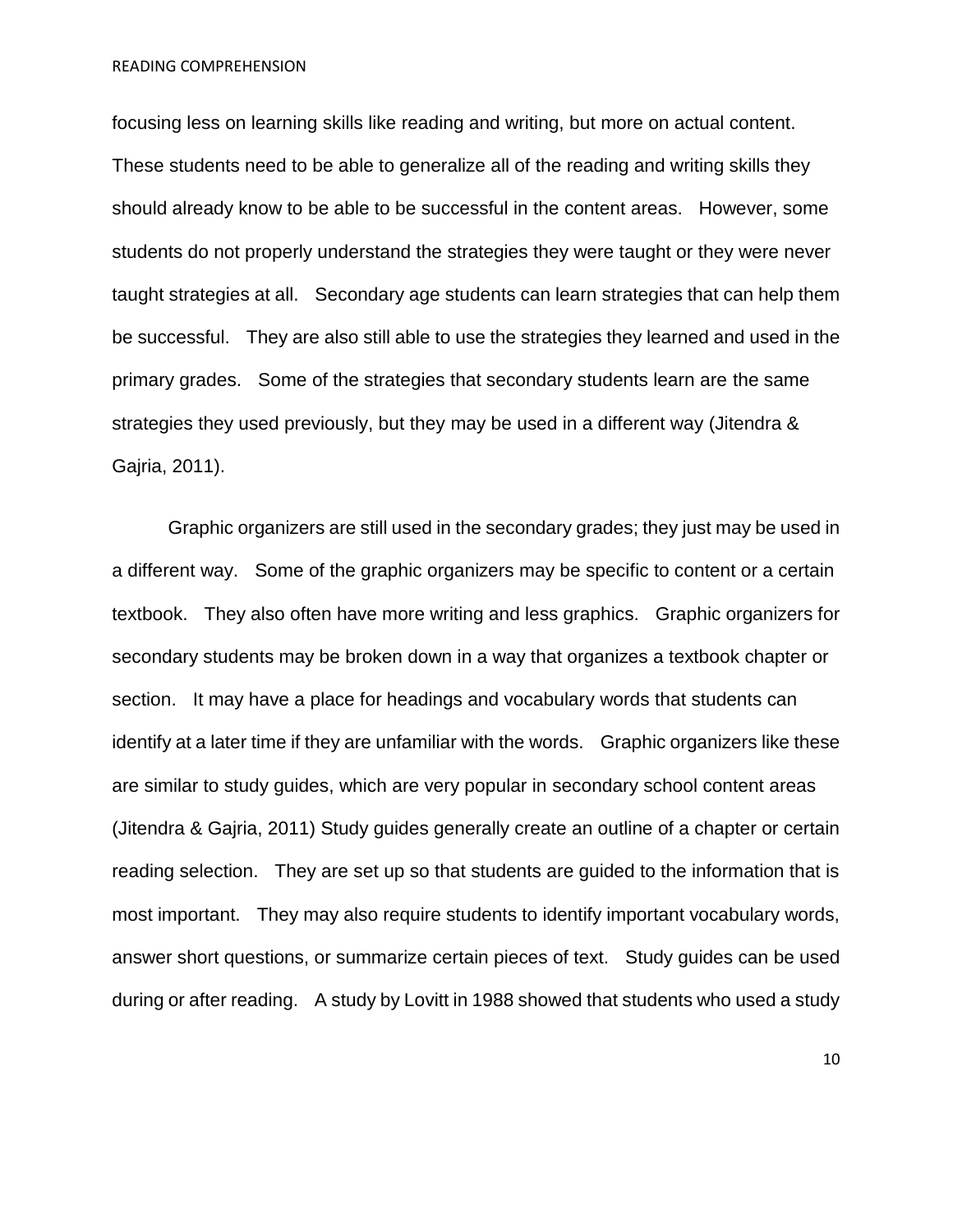guide out performed students who did not use a study guide in a science classroom (as cited by Jitendra & Gajria, 2011).

Acronyms are often used in reading comprehension strategies. An acronym that has been found to be successful with secondary students is the TELLS strategy (Ridge & Skinner, 2010). TELLS stands for Title, Examine, Look, Look, and Setting. Each word is a sequential step that is used in the strategy process. The first step is *title*. Students are taught to look at the title of the selection and generate clues or guess what the material is going to be about. The second step is *examine*. During this step, students skim the passage and look for clues about the content. During the third step, students are supposed to *look* for important words that may be repeated often. This step is important because it may activate a student's prior knowledge. When students *look*  again, they are looking for words that they do not know the meaning of and are supposed to write these words down, and then find their meaning. This is because if a student does not know the meaning of the words, it will be extremely difficult for them to understand the content. Finally, during the final step, *setting*, students are to read the passage again and look for information related to setting. This can be places, dates, descriptions, or time periods. This step may also engage a student's prior knowledge. When using TELLS, students essentially read the passage at least three times, thus giving them a greater chance at comprehending the material (Ridge, Skinner, 2010). This method is particularly useful when reading textbooks.

A second acronym that is used on the secondary level is the Art of Reading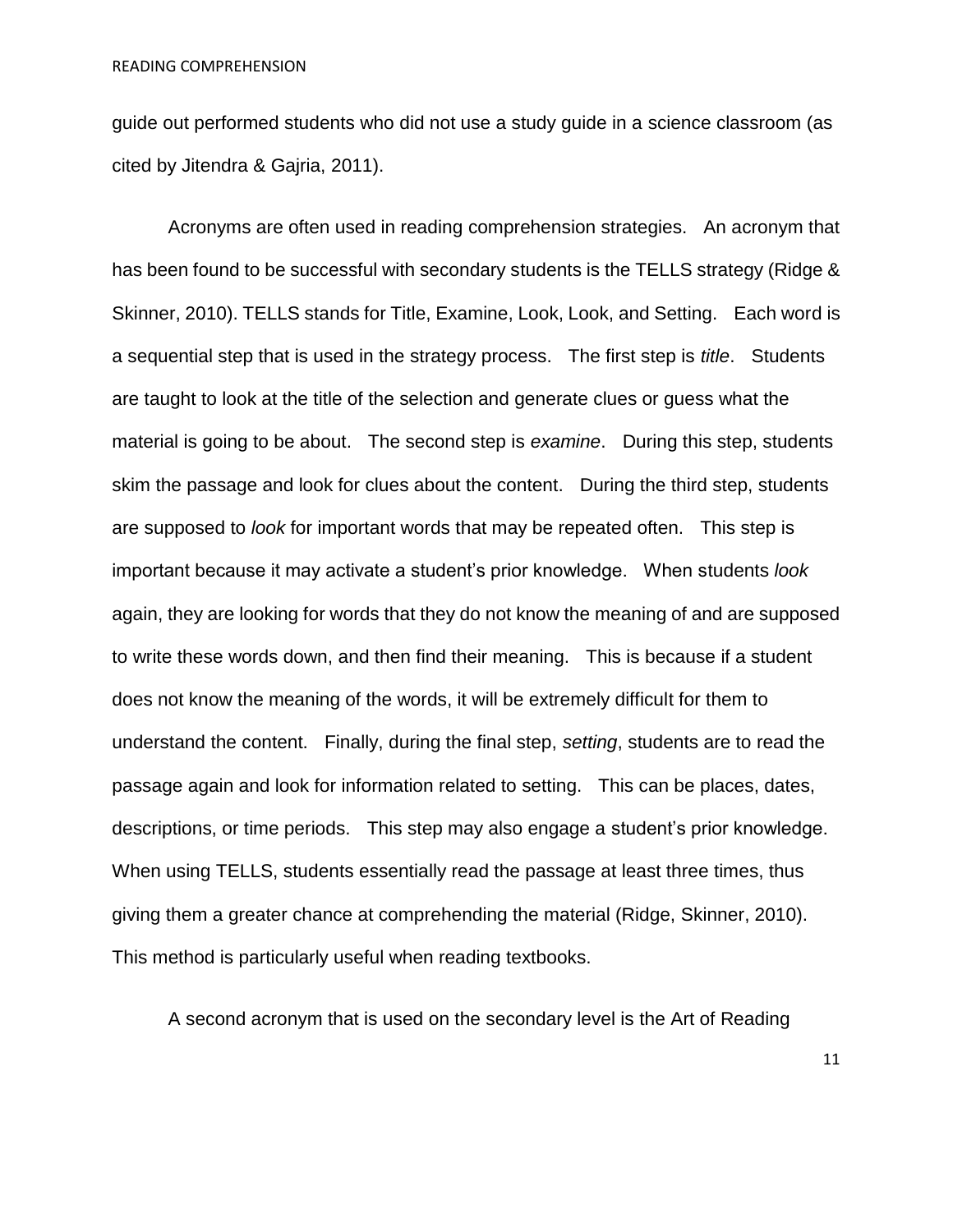Program (McCallum, Krohn, Skinner, Hilton, Hopkins, Waller & Polite, 2010). ART stands for ask, read, tell. This is a simple strategy that is easy for students with disabilities to understand. It involves activities before, during, and after reading that help students enhance their comprehension. During the *Ask* step, students are taught to read the selection's title and ask themselves questions about the title. Some teachers require students to write these questions down. This allows teachers to see that the student is actually using the strategy properly and students can them come back and try to answer the questions later. When focusing on the second step, *read*, students actually read the selection and stop at the end of each paragraph. At the end they are to ask themselves if what they are reading makes sense before continuing on. During this step they are to also underline any unknown words to look up or figure out their meanings from context clues. The third stage is *tell*. When students are finished reading, they are to tell themselves what they read. Some teachers have the students write down a summary, tell a partner, or tell the teacher themselves what they have read. At this time, students can also go back and answer the questions that they had asked themselves during the ask step. The Art of Reading Program has been found to be most effective at the secondary level when used in conjunction with a peer discussion strategy in which students examine the questions they posed to each other and discuss what they have read (McCallum et al., 2010).

PLAN is another strategy that is especially helpful for secondary students when trying to comprehend what they are reading in textbooks (Educational Research, 2008).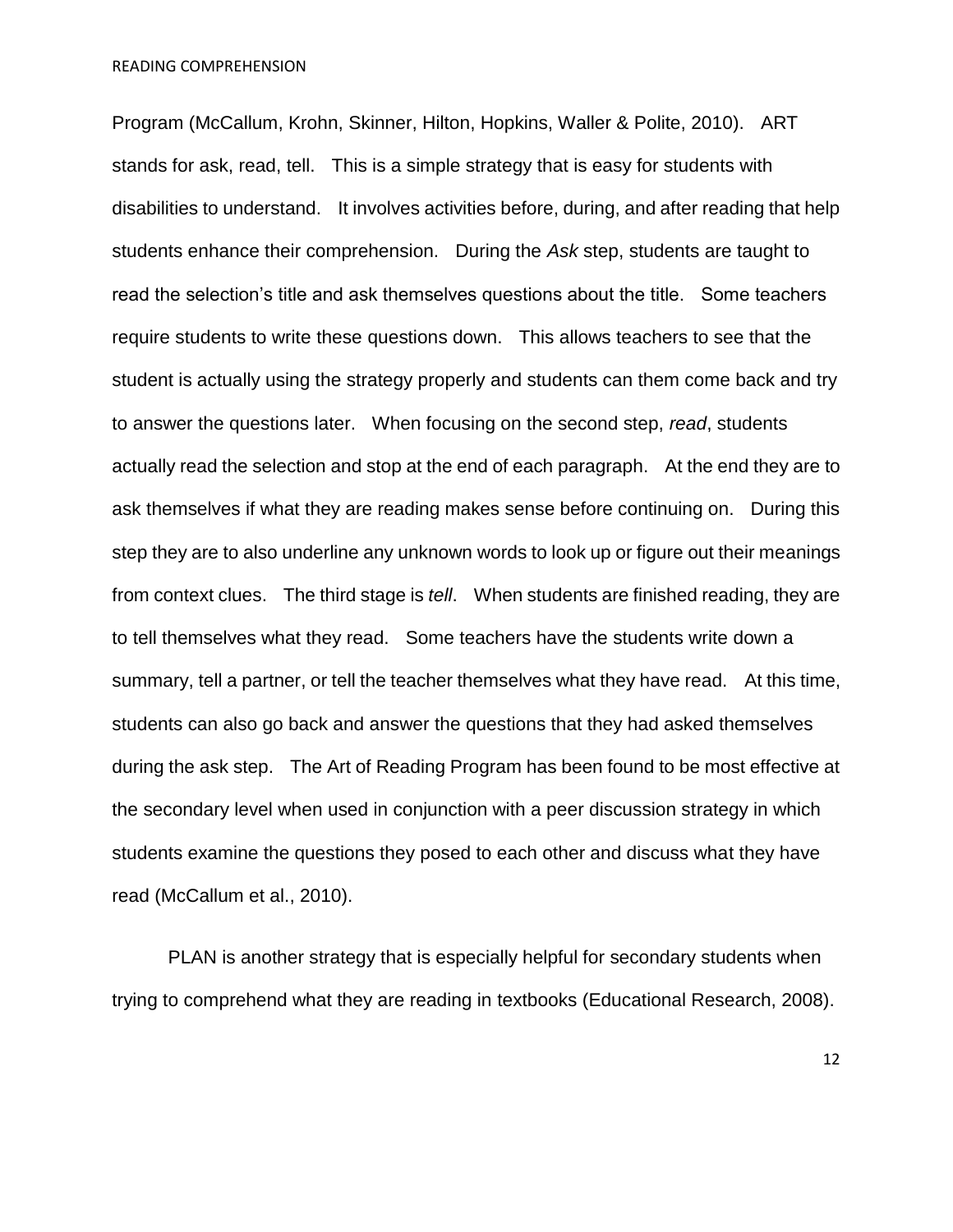When using PLAN, students use a concept map that the teacher has created specifically for the reading selection. It has some information about the selection already filled in and identifies other information that they student needs to get from the text. The first step is *predict*, students make predictions about the text based on the title, heading, subtitles, and graphics. The second step is *locate*. Students are required to locate the information requested on the concept map as well as identify the information already given to them on the map. The third step is *add.* During this step, students must add additional information to the map that is not already on it. The final step is *note*, in which students have to make additional notes on their map and identify whether or not their original predictions were correct (Educational Research,2008).

### **Discussion**

Reading comprehension strategies have been researched and found consistently to improve and enhance a student's reading comprehension. If a student is struggling to understand what he or she is reading, then a reading comprehension strategy may help them. There are many strategies available for different types of students and for different types of content.

13 When teaching reading strategies, it is important to make sure that the student truly understands the strategy before letting them use the strategy independently. Strategies need to be taught explicitly through demonstration, modeling, prompting, guided practice, and independent practice with feedback. When a student has mastered a strategy it is important to continually check with the student to make sure they are still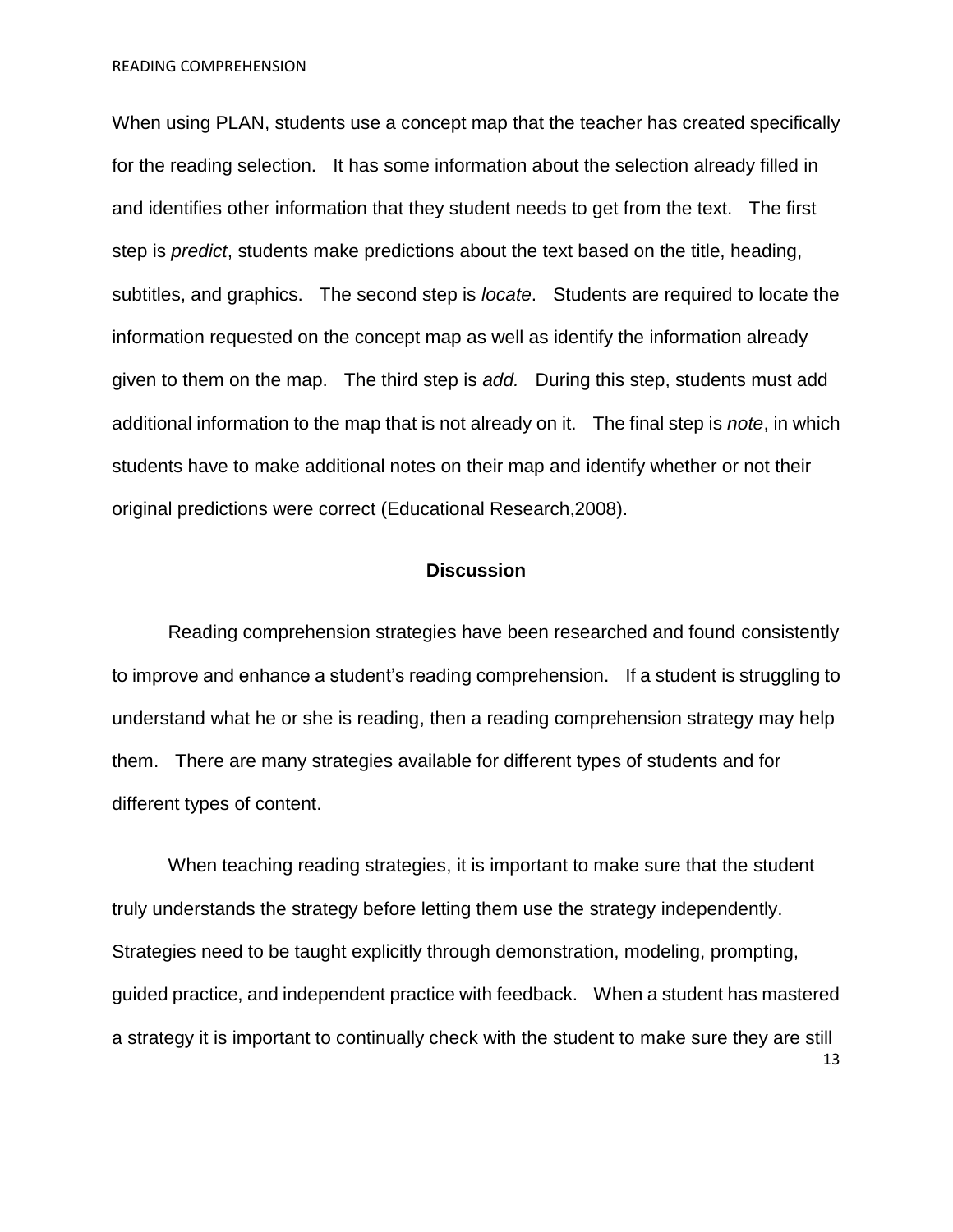using it correctly. It is also important for a teacher to not teach a student too many strategies. If a student is trying to learn too many strategies, then they will become confused. This is especially true for students with disabilities. When a student is learning too many strategies, they also may have difficulties distinguishing the appropriate time to use strategy.

Because reading is one of the most important skills a person may ever acquire, it is important that students know what they are reading. If teaching reading strategies will help students understand and gain meaningful information from what they are reading, then that is what teachers should do. Teaching students reading strategies will not just help students be more successful in school but it will also help them be more successful in general if they are consequently better able to understand text.

#### **References**

# Educational Research Newsletters and Webinars (2000). Reading strategies to help high school students and middle school students understand their textbooks. Retrieved November 11, 2011.

Hagaman, J.L., Luschen, K., & Reid, R. (2010). The "Rap" on reading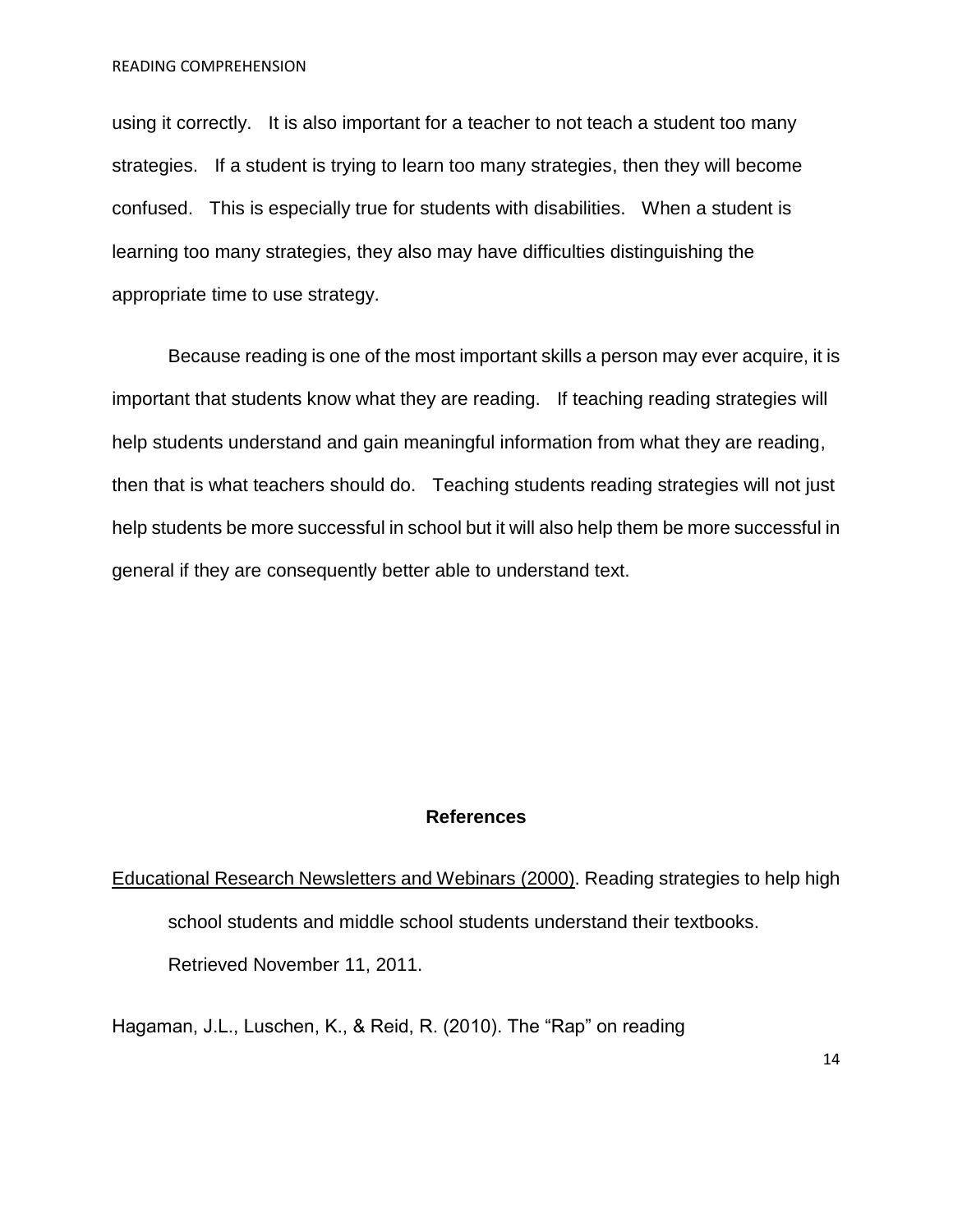comprehension. *Teaching Exceptional Children, 42* (4), 22-28.

- Jitendra, A., & Gajria, M. Reading comprehension instruction for students with learning disabilities. *Focus on Exceptional Children.*, 43 (8), 1-13.
- McCallum, R., Krohn, K., Skinner, C., Hilton, A., Hopkins, M., Waller, S., & Polite, F. (2010). Improving reading comprehension of at-risk high school students: The ART of reading program. *Psychology in the Schools, 48, 78-87.*
- Moore, C., & Lo, L. (2008). Reading comprehension strategy: Rainbow dots. *The Journal of the International Association of Special Education, 9(1), 124-127.*
- Ness, M. (2011) Explicit reading comprehension instruction in elementary classrooms: Teacher use of reading comprehension strategies. *Journal of Research in Childhood Education,* 25(1), 98-117.
- Prado, L., & Plourde, L. (2005). Increasing reading comprehension through the explicit teaching of reading strategies: is there a difference among the genders?. *Reading Improvement, 32-43.*
- Ridge, A., & Skinner, C., (2010) Using the TELLS rereading procedure to enhance comprehension levels and rates in secondary students. *Psychology in the Schools, 48, 46-58.*
- Stagliano, C., Boon, R. (2009). The effects of a story mapping procedure to improve the comprehension skills of expository text passages for elementary